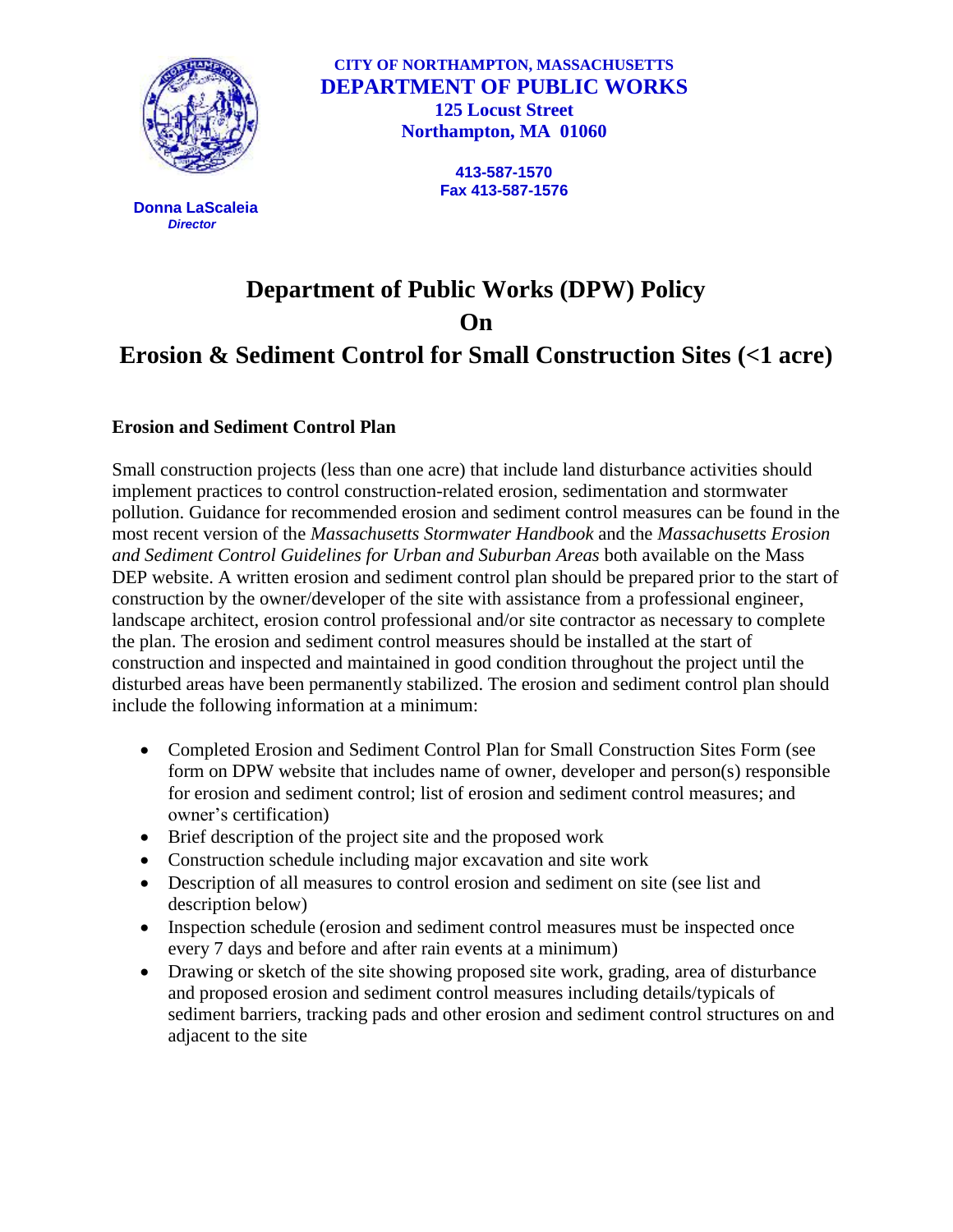## **Erosion and Sediment Control Measures**

**Natural Resource Protection:** Before commencing land disturbance activities, the limits of permitted disturbance areas shall be marked with high-visibility flagging, fencing, and/or signage. Areas designated for revegetation and/or infiltration based stormwater practices shall be marked with flagging, fencing, and/or signage to restrict use of heavy vehicles and equipment in these areas to avoid soil compaction. Tree protection shall be installed around the dripline for all trees to be preserved. Buffers and other restricted areas shall be maintained as required in a wetlands protection authorization from the Northampton Conservation Commission or Massachusetts Department of Environmental Protection.

**Area of Disturbance:** Clearing and grading shall only be performed within areas needed to build the project, including structures, utilities, roads, recreational amenities, postconstruction stormwater management facilities, and related infrastructure. Construction activities shall be phased to minimize the area of disturbed soil at any one time.

**Soil Stabilization:** The time that soil is exposed shall be minimized by stabilizing dormant areas as work progresses. Exposed areas shall be vegetated, hydromulched, protected with erosion control blankets, mulch or otherwise stabilized within 14 days after land disturbance activities have permanently ceased or will be temporarily inactive for 14 or more days. Vegetative cover shall be prepared in the fall to ensure that exposed areas have cover before the first freeze. Additional soil stabilization controls such as erosion control blankets should be installed on steep slopes as necessary (recommended for slopes of 12% or greater).

**Stockpiles:** Materials shall not be stored or stockpiled near a storm drain or a wetland resource area. Stockpiled erodible materials that will be unused for 14 or more days shall be covered with a roof, tarp, or temporary seeding (of soil stockpiles). Perimeter controls shall be installed around stockpiles and staging areas.

**Perimeter Controls:** Perimeter sediment controls, such as silt fencing, filter tubes and straw bales/wattles shall be installed around down-gradient boundaries, along all resource areas, and around stockpile and staging areas. Compost tubes and straw bale shall be free of invasive species. Perimeter controls shall be installed at the start of land disturbance and shall not be removed until the disturbed areas have been permanently stabilized.

**Stabilized Construction Entrance**: Track-out controls (e.g., 2"-3" stone apron) shall be installed and maintained at each construction entrance of a gradation and thickness to remove sediment from vehicles and prevent tracking onto public roads. Where sediment has been tracked-out from the site on paved roads, sidewalks, or other paved areas, it shall be swept or vacuumed at the end of the workday. Sediment shall not be swept or hosed into any stormwater conveyance, storm drain inlet, or waterbody.

**Inlet Protection:** Filter bags, filter tubes, or other inlet protection controls shall be installed to prevent sediment from entering down-gradient storm drains. Inlet controls